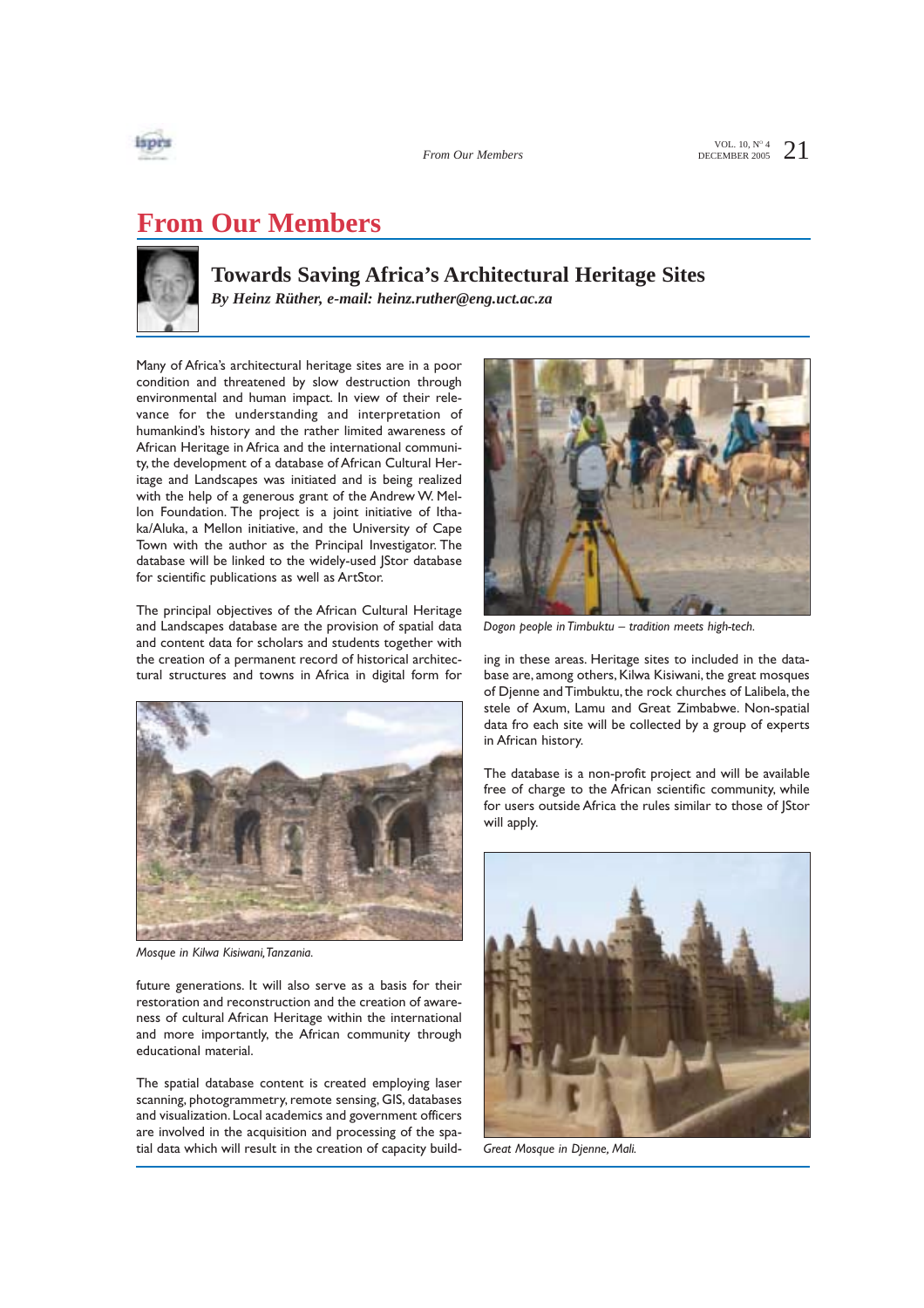

## **KODAK International Educational Literature Award**

*Application Deadline: December 1st, 2005*

This award is made to a university or educational institution outside the USA for the purpose of improving the quantity and quality of the literature in its library that deals with the mapping sciences (i.e., photogrammetry, remote sensing, GIS, and related disciplines). It is supported by the KODAK Corporation and the American Society for Photogrammetry and Remote Sensing.

The Award consists of the following:

- a. \$350 worth of books, manuals, or other literature published by ASPRS.
- b. a five-year free subscription to Photogrammetric Engineering & Remote Sensing.
- c. Proceedings of the annual conference and fall technical meeting for a five-year period.
- d. one free registration to the conference where the award is to be presented for a member of the institution to whom the award is given.

The total value of this award is over \$1,500.The materials are to be placed in the libraries of the institutions receiving the award.

Any institution that receives the award is ineligible to apply for the award again for a period of five years.Application is by special application form.

The award now also includes the complete catalogue of the ESRI Press, selected titles from Publisher John Wiley & Sons, and a set of conference proceedings from the Geospatial Information and Technology Association (GITA)and the Association of American Geographers (AAG).

For additional information, contact: Jesse Winch, Program Manager ASPRS, The Imaging and Geospatial Information Society, 5410 Grosvenor Lane, Suite 210, Bethesda, MD 20814- 2160, USA T: +1-301-493-0290, ext 101 F: +1-301-493-0208 E: jwinch@asprs.org W: www.asprs.org

### **'Monitoring and Understanding a Dynamic Planet with Geodetic and Oceanographic Tools'**

*Cairns, Australia from 22-26 August 2005*

*By John Manning, Secretary, Local Organising Committee, e-mail: info@dynamicplanet2005.com*

'Dynamic Planet' was a joint conference of the International Association of Geodesy (IAG), International Association of the Physical Sciences of the Ocean (IAPSO), and the International Association of Biological Oceanographers (IABO). 'Dynamic Planet' offered an opportunity to present and discuss cross-disciplinary research into the solid earth and oceans.In fact the scientific program,under the theme 'Monitoring and Understanding a Dynamic Planet with Geodetic and Oceanographic Tools',emphasized the interaction of the earth and oceanographic sciences.

'Dynamic Planet' attracted 796 delegates (including 44 accompanying persons), from 62 countries. There were 27 distinct topic themes, in which a total of 812 papers were presented – 495 posters and 317 oral presentations.The IAG sessions attracted 215 posters and 205 oral presentations.

There were three IAG/IAPSO joint sessions:

- GP1 Ocean circulation and contributions from new gravity field missions.
- GP2 Global sea-level change: Altimetry, GNSS and tide gauge measurements.

GP3 Oceanography and geodesy in polar regions.

There were eight IAG sessions:

- G1 Frontiers in the analysis of space geodetic measurements.
- G2 Gravity field determination from a synthesis of terrestrial, satellite, airborne and altimetry measurements.
- G3 Earth Processes: geodynamics, tides, crustal deformation and temporal gravity changes.
- G4 Advances in the realization of global and regional reference frames.
- G5 Global Geodetic Observing System (GGOS).
- G6 Systems and methods for airborne mapping, geophysics and hazards and disaster monitoring.
- G7 Atmospheric studies using space geodetic techniques.
- G8 Geodesy of the planets.

Selected papers from the above 11 sessions will be reviewed for the IAG Proceedings which will be published by Springer.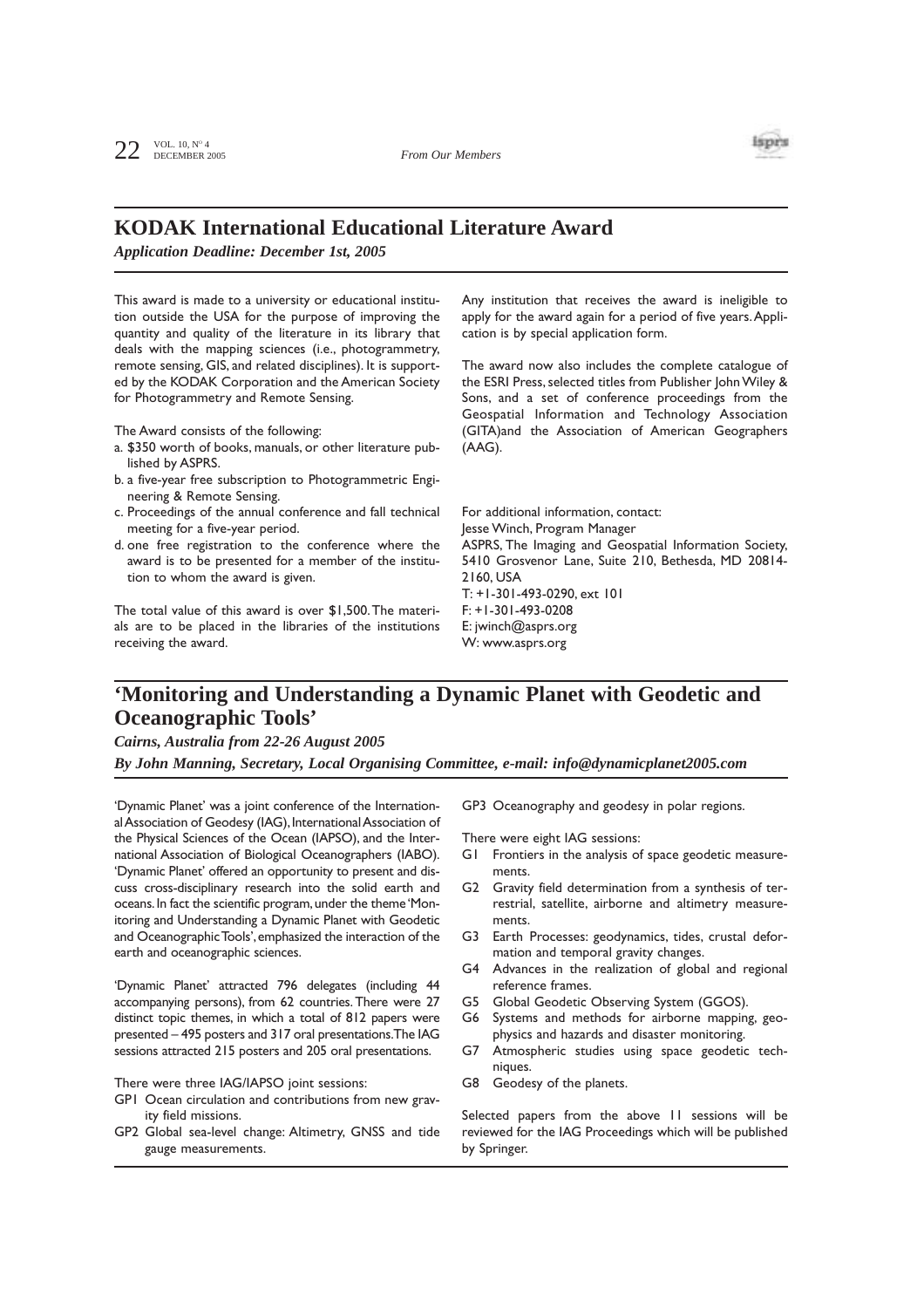ispes

#### *From Our Members*

VOL. 10,  $N^{\circ}$  4 23



The spirit of the conference was highlighted at the delegates dinner in the Rainforest at Kuranda.

There were also seven separate IAPSO sessions and two IABO sessions:

- P1 CLIVAR theme I: Interannual climate predictability -ENSO/Indian Ocean/SST impacts on Australian and New Zealand climate variability.
- P2 CLIVAR theme II: Decadal to Century climate variability of the ocean-atmosphere system.
- P3 Marine risks and sustainability.
- P4 Argo and GODAE global and regional partners.
- P5 Ocean interactions with sea ice, polynyas, ice shelves and Icebergs.
- P6 Deep ocean exchanges with the shelf and upwelling.
- Processes in oceanic fronts.
- B1 Pelagic Biogeography.
- B2 Census of Marine Life.

'Dynamic Planet' hosted a series of association, commission and splinter group meetings, including joint events with FIG Commission 5 to promote a working relationship with IAG.

Photos of the event can be viewed in the photo gallery at http://www.gmat.unsw.edu.au/album/20050830IAG\_conference/

### **APPENDIX 1**

Number of countries represented. The Dynamic Planet Delegates represented these 62 countries:

ARGENTINA KENYA AUSTRALIA KOREA AUSTRIA MALAYSIA BANGLADESH MEXICO BELGIUM MOROCCO BRAZIL NEPAL BRUNEI NETHERLANDS BULGARIA NEW CALEDONIA CHILE NIGERIA CHINA NORWAY CZECH REPUBLIC PERU<br>DENMARK PHILI DENMARK PHILIPPINES<br>EGYPT POLAND ESTONIA PORTUGAL FIJI PR CHINA FINLAND REPUBLIC OF KOREA<br>FRANCE ROMANIA FRENCH POLYNESIA RUSSIA GAMBIA SOUTH AFRICA GERMANY SPAIN GHANA SWEDEN HONG KONG SWITZERLAND GREECE **TAIWAN** HUNGARY THAILAND INDIA TUNISIA INDONESIA TURKEY IRAN UNITED KINGDOM **ISRAEL<br>ITALY** 

NEW ZEALAND POLAND **ROMANIA** UZBEKISTAN JAPAN VIETNAM

### **APPENDIX 2**

| <b>TOTAL PRESENTATIONS PER THEME</b>                                                                           | Posters | Orals | Total |
|----------------------------------------------------------------------------------------------------------------|---------|-------|-------|
| loint IAG/IAPSO Sessions                                                                                       | 35      | 47.   |       |
| GPI Ocean circulation and contributions from new gravity field missions (Conveners: D. Chambers, V. Zlotnicki) |         |       |       |
| GP2 Global sea-level change: Altimetry, GNSS and tide gauge measurements (Conveners: R. Coleman, G. Mitchum)   |         |       |       |
| GP3 Oceanography and geodesy in polar regions (Conveners: M. Drinkwater, S. Rintoul)                           |         |       |       |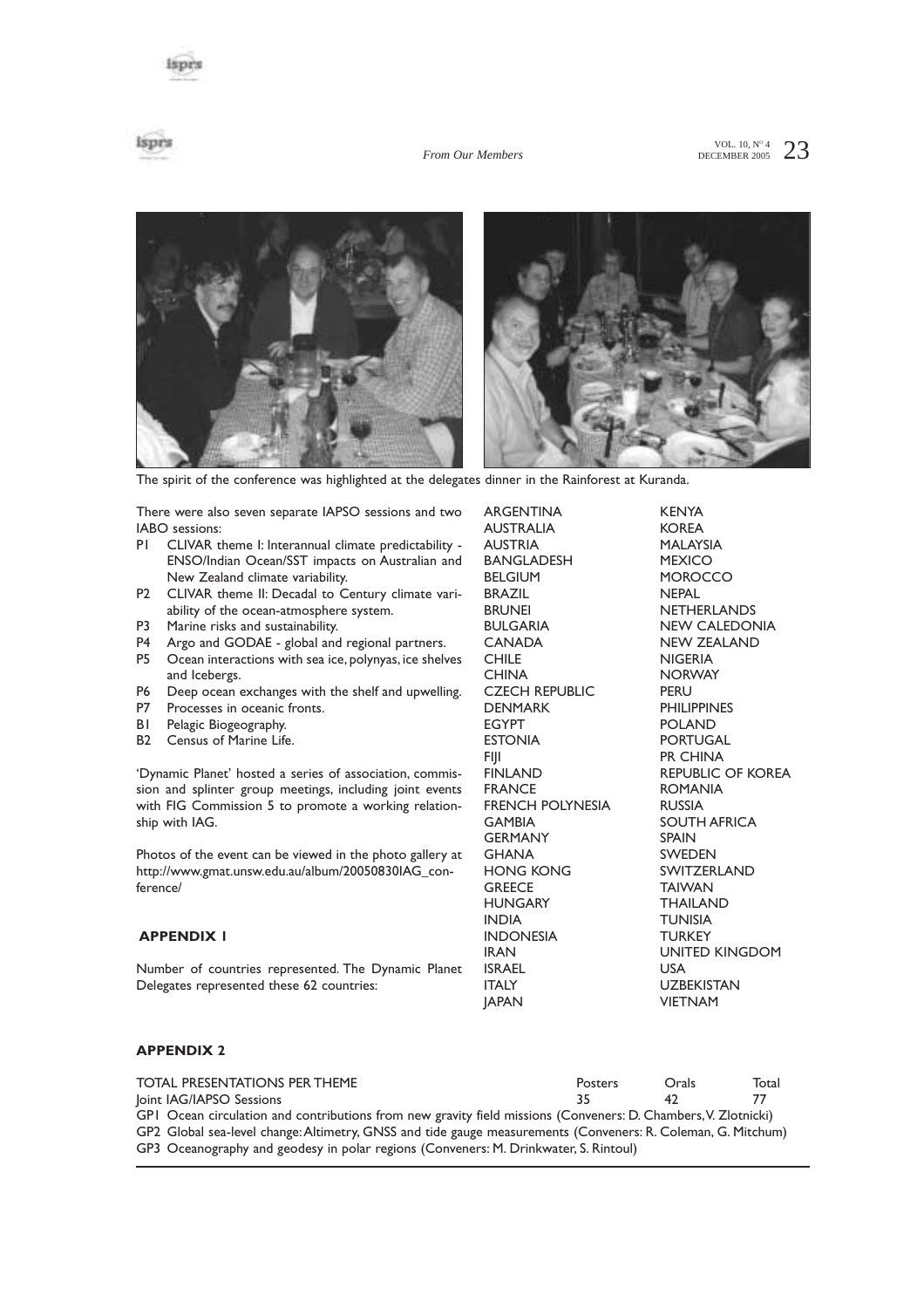$24$  VOL. 10, N° 4<br>DECEMBER 2005

*From Our Members*



|                                                                                                                                                                                                                                                                                                                                                                                                                                                                                                                                                                                                                                                                                                                                                                                                                                                                                                                                                                      | Joint IAPSO/IABO Sessions<br>PBI Acoustical remote sensing of physical and biological processes in the ocean (Conveners P. Worcester, S.<br>McClatchie)<br>PB2 Chemical and physical controls and impacts on marine biota (Conveners: C. Roy, D. Smythe-Wright, J. Hall)<br>PB3 Internal waves, mixing, and biological processes in the ocean (Conveners: E. Morozov, J. Hwang)<br>PB4 The climate of the last glacial cycle (Conveners: A. Weaver, P. Clarke)<br>PB5 Continental shelf, reef processes and biology (Conveners: M. Heron, C. Griffith)<br>PB6 Biological and physical interactions in inter-tidal environments (Conveners: G. Perillo, E. Wolanski)                                                                                                         | 20 |  | 78  | 98  |  |
|----------------------------------------------------------------------------------------------------------------------------------------------------------------------------------------------------------------------------------------------------------------------------------------------------------------------------------------------------------------------------------------------------------------------------------------------------------------------------------------------------------------------------------------------------------------------------------------------------------------------------------------------------------------------------------------------------------------------------------------------------------------------------------------------------------------------------------------------------------------------------------------------------------------------------------------------------------------------|-----------------------------------------------------------------------------------------------------------------------------------------------------------------------------------------------------------------------------------------------------------------------------------------------------------------------------------------------------------------------------------------------------------------------------------------------------------------------------------------------------------------------------------------------------------------------------------------------------------------------------------------------------------------------------------------------------------------------------------------------------------------------------|----|--|-----|-----|--|
|                                                                                                                                                                                                                                                                                                                                                                                                                                                                                                                                                                                                                                                                                                                                                                                                                                                                                                                                                                      | Joint IAPSO/IABO/SCAR (Scientific Committee for Antarctic Research)<br>PBAI Southern Ocean circulation and marine life (Conveners: S. Nicol, E. Hofmann, V. Strass)                                                                                                                                                                                                                                                                                                                                                                                                                                                                                                                                                                                                         | 7  |  | 16  | 23  |  |
| 163<br><b>IAG Sessions</b><br>180<br>343<br>Frontiers in the analysis of space geodetic measurements (Conveners: M. Rothacher, M. King, J. Kusche)<br>GI<br>Gravity field determination from a synthesis of terrestrial, satellite, airborne and altimetry measurements (Con-<br>G2<br>veners: C. Jekeli, M. Kuhn)<br>Earth Processes: geodynamics, tides, crustal deformation and temporal gravity changes (Conveners: V. Dehant, P.Tre-<br>G3<br>goning)<br>Advances in the realization of global and regional reference frames (Conveners: R. Neilan, J. Dawson, H. Drewes)<br>G4<br>GGOS (Conveners: C. Reigber, Hans-Peter Plag, F. Lemoine, Jean-Pierre Barriot) - see G8<br>G5<br>Systems and methods for airborne mapping, geophysics and hazards and disaster monitoring (Conveners: R. Fors-<br>G6<br>berg, C. Rizos, T Kato)<br>Atmospheric studies using space geodetic techniques (Conveners: S. Skone, N. Penna)<br>G7<br>G8<br>Geodesy of the Planets |                                                                                                                                                                                                                                                                                                                                                                                                                                                                                                                                                                                                                                                                                                                                                                             |    |  |     |     |  |
| PI<br>P <sub>2</sub><br>P3<br>P <sub>4</sub><br>P <sub>5</sub><br>P <sub>6</sub><br>P7                                                                                                                                                                                                                                                                                                                                                                                                                                                                                                                                                                                                                                                                                                                                                                                                                                                                               | <b>IAPSO Sessions</b><br>CLIVAR theme I: Interannual climate predictability - ENSO/Indian Ocean/SST impacts on Australian and New<br>Zealand climate variability (Conveners: G. Myers, T. Yamagata)<br>CLIVAR theme II: Decadal to Century climate variability of the ocean-atmosphere system (Conveners: C. Reason,<br>T. Busalacchi, T. Suga)<br>Marine risks and sustainability (Conveners: T. Beer, E. Kontar)<br>Argo and GODAE - global and regional partners (Conveners: N. Smith, J. Gould)<br>Ocean interactions with sea ice, polynyas, ice shelves and Icebergs (Conveners: D. Holland, I. Allison)<br>Deep ocean exchanges with the shelf and upwelling (Conveners: J. Johnson, J. Middleton)<br>Processes in oceanic fronts (Conveners: M. Tomczak, I. Belkin) | 66 |  | 174 | 240 |  |

IABO Sessions 9 22 31

B1 Pelagic Biogeography (Conveners:A. Pierrot-Bults, P. Ried, G. Hosie)

B2 Census of Marine Life (Conveners: M. Costello, I. Poiner, R. O'Dor)

### **Annual Conference of the German Society for Photogrammetry, Remote Sensing and Geoinformation (DGPF)**

*By Prof. Thomas Luhmann, President, DGPF, e-mail: luhmann@fh-oldenburg.de*

The 25th annual conference of the German Society for Photogrammetry, Remote Sensing and Geoinformation (DGPF) was held at the University of Rostock from 21st to 23rd of September 2005. The conference was organized and outlined together with the 53rd German Kartographic Day of the German Society for Cartography (DGfK).

About 400 registered participants visited the commercial exhibition and the scientific sessions. 22 companies delivered information material for the participants and presented there current hardware and software solutions. In *Impression of the commercial exhibition.*

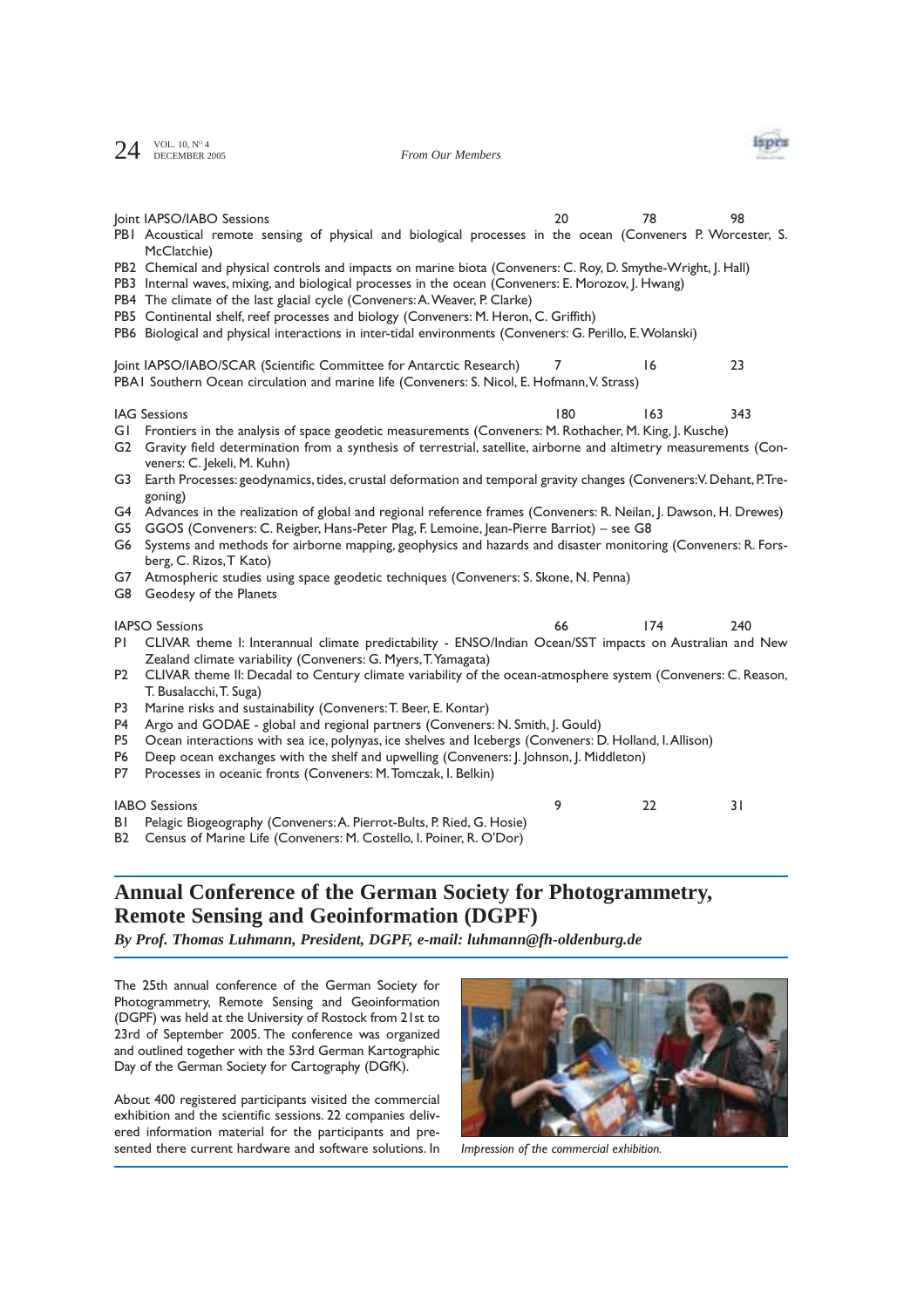



*Dr. Peter Aschenberner, President of the DGfK.*



*Prof. Dr. Cornelia Glässer,Vice President of DGPF.*



*The winners of the DGPF Youth Award 2005.*



*Impression of the commercial exhibition.*

three parallel sessions 70 oral and 12 poster presentations have been presented. In several working groups, topics of satellite and aerial imagery, camera and sensor technology, image analysis, geoinformatics, optical 3-D measurement, academic training and e-learning as well as standardization problems have been discussed.

The opening of the conference took place at the historical building of the University of Rostock in the centre of Rostock. Prof. Monika Sester presented a highly motivated speech about 'Aktuelle Geodaten für aktuelle Entscheidungen' (up-to-date geodata sets for up-to-date decisions).

The annual Hansa-Luftbild Award for the best PFG publication was awarded to Claus Brenner and Carsten Hatger, University of Hannover, for their paper 'Extraktion von Eigenschaften der Straßengeometrie aus Laserscannerdaten und vorhandener Geoinformation' (extraction of road geometry properties from laser scanner data and existing geoinformation).

In addition the German Society for Cartography (DGfK) informed about the Ravenstein award holders and Prof. Jochen Schiewe announced the DGPF Youth Award.Additional information about the awards and the award winners can be found at: www.dgfk.net and www.dgpf.de.

The conference was completed by several touristic and technical tours to Bad Doberan, Rügen island and to the surveying ship 'Capella' at the BSH (Bundesamt für Seeschiffahrt und Hydrographie).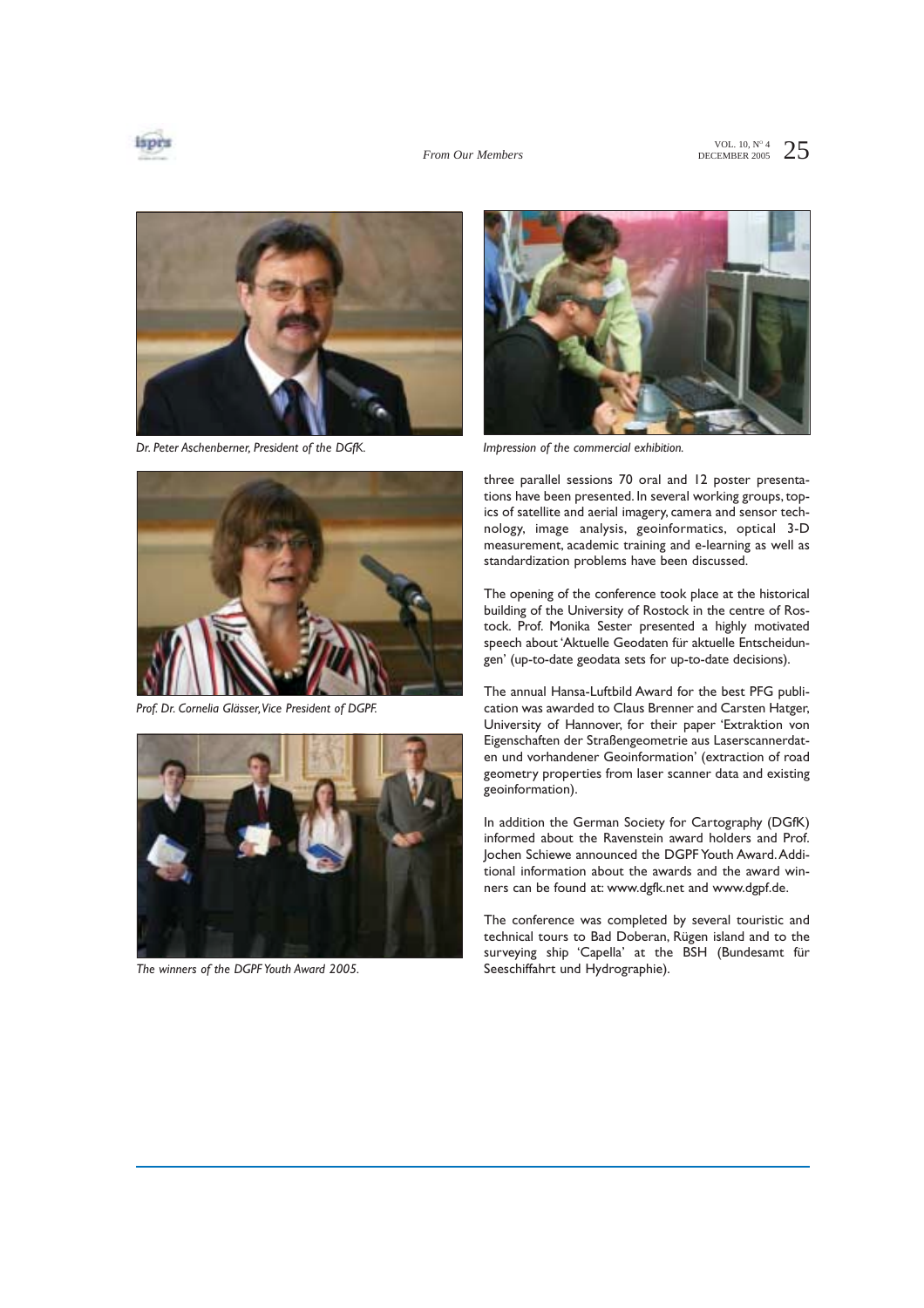

## **First International Conference on Remote Sensing and Geoinformation Processing in the Assessment and Monitoring of Desertification and Land Degradation (RGLDD)**

*Trier, Germany, 07-09 September 2005 By Achim Roder, e-mail: rgldd@uni-trier.de*

In past years, desertification and land degradation have been acknowledged as a major threat to human welfare world-wide. This causes substantial environmental and societal implications, and has sparked the formulation of the UN Convention to Combat Desertification (UNCCD). While decision-makers and politicians are seeking solutions on national and global levels, land managers are actively tackling the problem on local areas with a strong emphasis on prevention and mitigation strategies. Notwithstanding the scale addressed, it is obvious that any measure taken against desertification, or the design of dedicated early warning systems, must take into account both the spatial and temporal dimensions of process driving factors. Equally important, past and present reactions of ecosystems to physical and socio-economical disturbances or management interventions need to be understood. In this context, remote sensing and geoinformation processing support the required assessment, monitoring and modeling approaches, and hence provide an essential contribution to the scientific component of the struggle against desertification.

Funded by the European Commission, DG Research, RGLDD intended to promote scientific exchange between specialists working on the interface of remote sensing, geoinformation processing, desertification/land degradation research and its socio-economic implications. Although targeted at the scientific community, contributions with application perspectives were of crucial importance and both an overview of the current state of the art as well as operational opportunities were presented.

Hosted at the Robert-Schuman Haus in Trier, the conference gained widespread attention and attracted an international audience from all parts of the world, which underlines the global dimension of land degradation and desertification processes. This was particularly emphasized by Ambassador Hama Arba Diallo, Executive Secretary to the UN Convention to Combat Desertification (UNCCD), who delivered a welcome address to the participants and officially opened the conference.

Based on a rigorous review of submitted abstracts, some 100 contributions were accepted for oral and poster presentation and assigned to 5 sessions aiming at illuminating different facets of geomatics approaches in the context of land degradation and desertification monitoring and assessment. Each of these sessions was introduced by a background study specifically prepared for the conference.

The first session on the remote sensing based derivation of biophysical indicators was started with a keynote by Prof. Dr Susan Ustin (CSTARS/University of Davis, USA), who presented presently available concepts and methods to derive indicators of land degradation and desertification from a variety of sensor systems and data types.

The temporal dimension of resource depletion and spatio-temporal dynamics of desertification processes were at the focus of a specific session on monitoring approaches introduced by Prof. Dr Compton J. Tucker from NASA's Goddard Space Flight Centre in Maryland (USA).

Addressing the climatic forcing of land degradation processes, the contribution of remotely sensed data to risk assessments, early warning systems of drought and desertification was extensively discussed.This session was introduced by a keynote on land-surface-atmosphere fluxes delivered by Dr Abdelghani Chebouni (Institut de Recherche pour le Développement, Mexico City, Mexico).

With respect to the formulation of specific mitigation schemes for areas affected from land degradation and the implementation of sustainable land management, great benefits may be drawn from advanced geoinformation processing techniques. Dr Mark Mulligan (King's College, London, UK) introduced the integration of remotely sensed information with other geospatial data layers in the context of integrated, spatially explicit environmental modeling.This was followed by a variety of specific modeling approaches, targeted to comply with individual local objectives.

In a last keynote, Prof. Dr Eric Lambin (Catholic University Louvain-la-Neuve, Belgium) urged scientists to extending their focus to the conceptual embedding of socio-economic information on different aggregation levels. In his strategic presentation, he concluded that by 'linking people to pixels', the relevance of spatially explicit information derived from remote sensing and environmental modeling may be significantly enhanced by equally considering the human dimension.

These sessions and keynotes provided an excellent overview of the current state-of-the-art at the interface of geomatics and land degradation/desertification. Complementing this, the final session provided a specific platform to demonstrate national, regional and local networks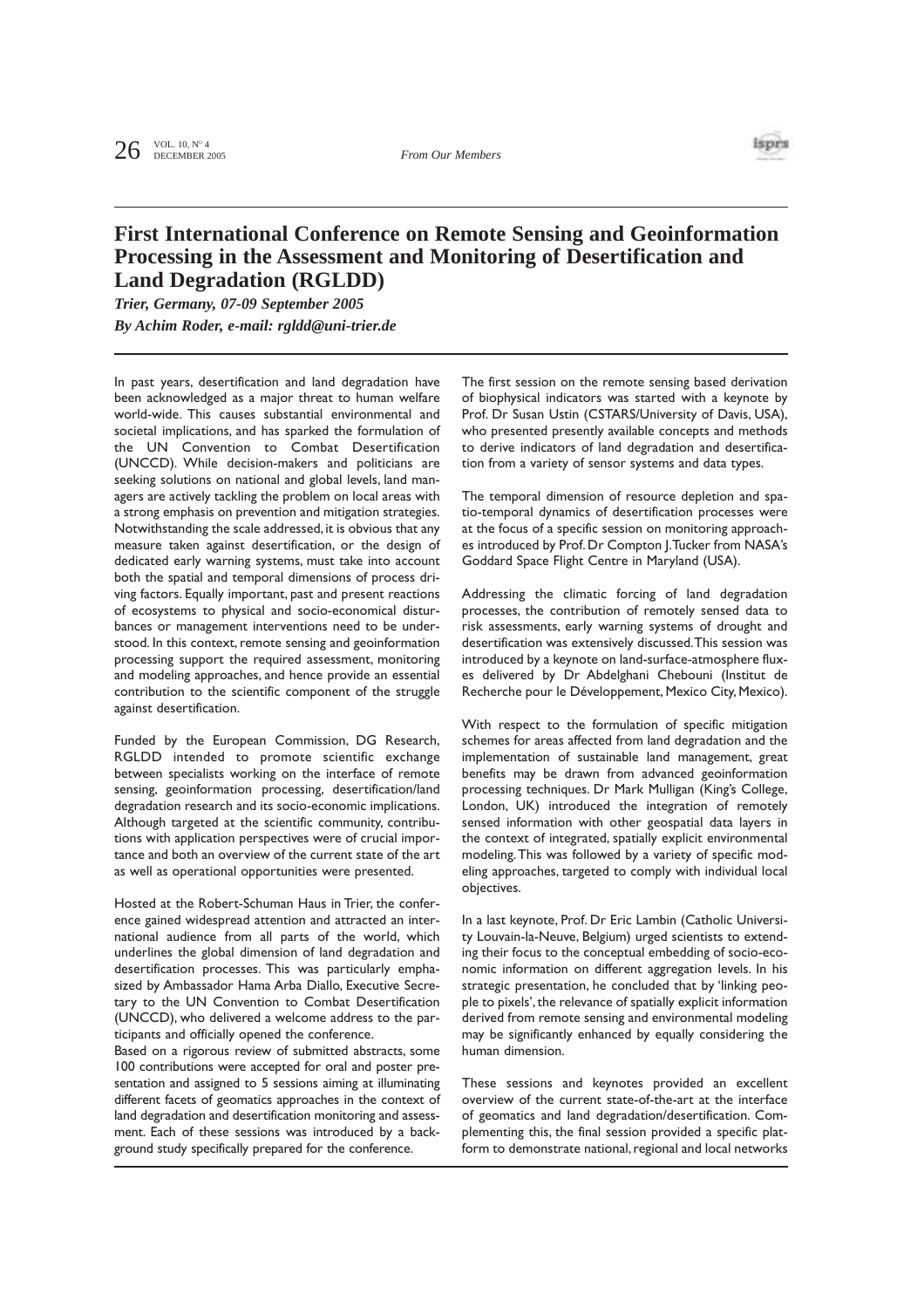

VOL. 10,  $N^{\circ}$  4 27 DECEMBER 2005

and their implementations of desertification assessment and monitoring procedures as undertaken in the context of the regional annexes of the UNCCD.The contributions to this session highlighted the considerable scientific progress attained in the past years, following which a suite of approaches are now perceived as operational elements in national and international efforts to combat desertification.

In a concluding discussion, the participants agreed that - in comparison to preceding event held 1994 in the City of Valencia (Spain) - remote sensing methodologies and geoinformation processing techniques have considerably matured, which is supported by the wide range of application studies provided during the conference. It was approved that, beside continuous conceptual improvements and refinements, the scientific community should strive to promote the wide use of advanced methodologies in operational monitoring and assessment frameworks and in the context of sustainable land management. In particular, the availability of appropriate data was identified being a crucial issue.The findings of RGLDD hence make a strong case for the continuation of well-established data acquisition missions and the maintenance of long-term archives of remote sensing based data sets on local, regional and global levels.

Based on the integration of a limited number of selected contributions, the organizers of RGLDD will cooperate with Paul Aplin (ISPRS Book Series editor) to produce a volume on 'Advances in Remote Sensing and Geoinformation Processing for Land Degradation Assessment'.



### **ETH Zurich Receives Four Awards in 2005**

*By Armin Gruen, e-mail: agruen@geod.baug.ethz.ch*

Prof.Armin Gruen's group at the Institute of Geodesy and Photogrammetry of ETH Zurich received four significant awards this year, all for their outstanding work in digital photogrammetry.

Dr Jana Niederoest received the 'Eratosthenes Award' of the Förderkreis Vermessungstechnisches Museum e.v. Dortmund, Germany for her outstanding contributions to the history of Surveying and Cartography. Her work is summarized and published in the PhD thesis 'The Relief of Central Switzerland of Franz Ludwig Pfyffer (1716-1802): 3D Reconstruction, Analysis and Interpretation'. The award will be handed over at INTERGEO, October in Düsseldorf.

Swiss Society of Optics and Microscopy (SSOM) on 31 August in Davos.



*Jafar Amiri Parian.*

Dr Zhang Li was awarded the Carl Pulfrich Award 2005 of Z/I Imaging Ltd.The award honors outstanding scientific, application-oriented design and/or manufacturing activities in the field of photogrammetry and remote sensing. He received it for his algorithmic and software developments in the field of processing of Linear Array CCD aer-



*Jana Niederoest.*

Jafar Amiri Parian received the Leica Geosystems-Award 2005 for his excellent work in high-accuracy modeling, calibration and point positioning with digital panoramic cameras. The award is given every 2 years and was handed over at the General Assembly of the